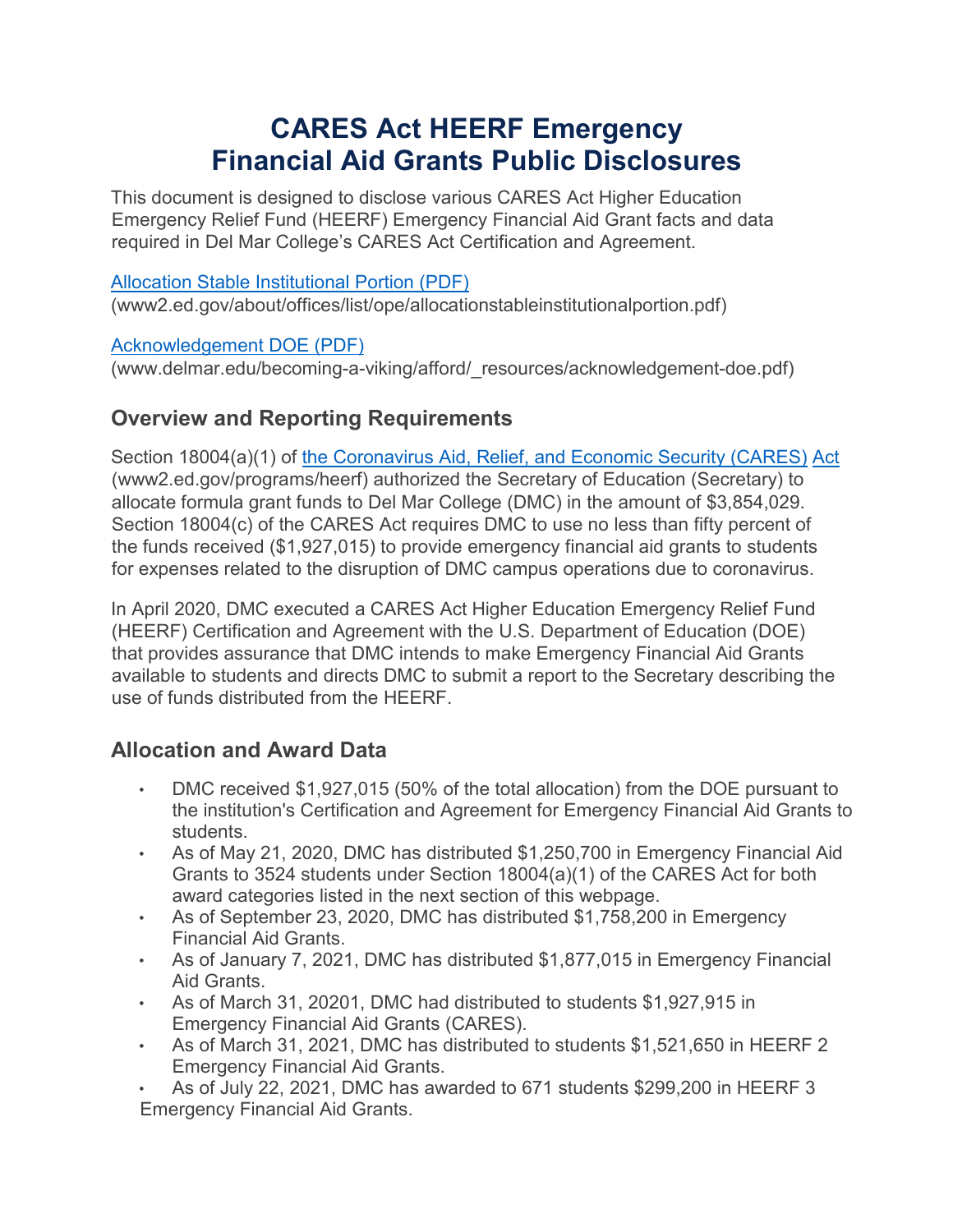## **Categories/Methods**

DMC has established two categories of students eligible to receive CARES Act Section 18004(a)(1) Emergency Financial Aid Grants.

**Category 1:** Meet Federal requirements while getting funds to students quickly to address emergency financial needs as a result of COVID-19. Structured in multiple tiers to address highest need students as identified by FASFA EFC calculations. Provides student grant funds to mitigate financial emergencies disrupting education including course materials and technology, food, housing, health care and childcare. Requirements include: meet FASFA eligible requirements, enrolled at DMC as of March 13, 2020; enrolled in a minimum of one classroom based course of March 13, 2020 (excludes students enrolled in exclusively online classes). Funds must go to students and cannot be used to pay any outstanding student account balances.

- 1. *FA students with EFC scores of 0-2000*: Target highest need Financial Aid students with emergency assistance at \$500 for full time students and \$300 for part time students. These students have an Estimated Family Contribution (EFC) of between \$0 to \$2,000. With little to no financial ability to assist in funding their educational pursuit, they are also predicted to be the most at risk financially with the onset of COVID-19. Funds are tiered to help full-time students at a higher rate as those students are less likely to have had full employment to help offset expenses. A slightly lower rate for par- time students. In both cases, there is objective FAFSA data to support the case for high need.
	- a. Full time 959 at \$500 = \$479,500
	- b. Part time 1,236 at \$300 = \$370,800
- 2. *FA students*: Target students with qualified financial need but with EFC scores that indicate higher family contributions estimates at grant support of \$300 per student regardless of FT or PT. While these students have higher potential contributions per family, the level of \$300 would make significant difference per student, regardless of FT or PT.
	- a. 1269 Students at \$300 = \$380,700)

### **Category 2**: Online Request Grant

Remaining 50% after Category 1 award \$695,015 provided to students filling out new FASFA application prior to June 30, 2020 with distribution as established in Phase I. Continuing Education students who complete the FASFA need to be enrolled or **have been enrolled** in high demand workforce courses including heath care, commercial truck driving and other careering training focuses **as of March 13, 2020.** These students are geared to enter the workforce quickly in high demand job areas responding to critical COVID-19 support and recovery efforts.

#### [CARES Emergency Funding Request \(PDF\)](https://www.delmar.edu/becoming-a-viking/afford/cares-emergency-funding-request.pdf)

(www.delmar.edu/becoming-a-viking/afford/cares-emergency-funding-request.pdf)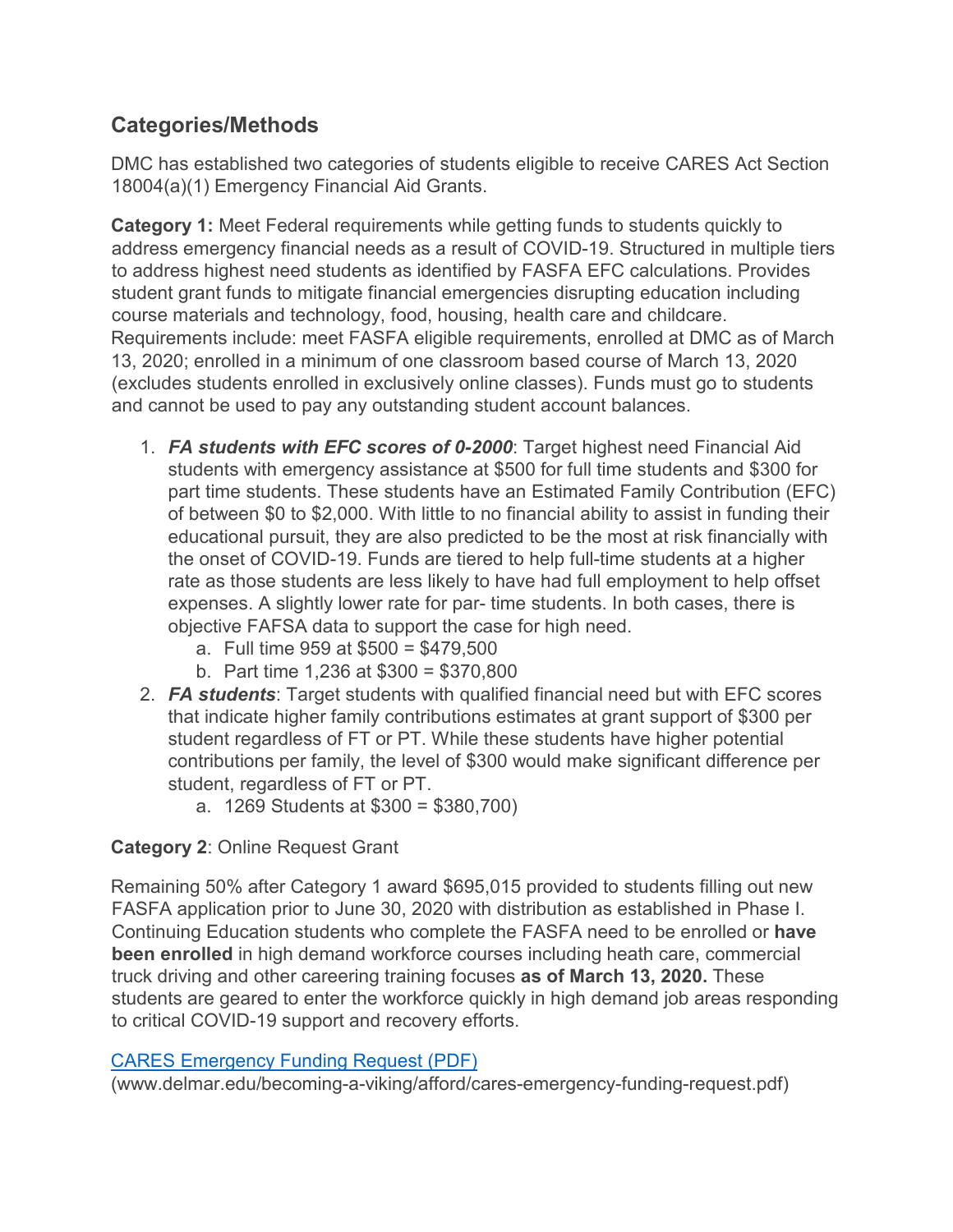- Students will complete an online request form to document which semester they experience a disruption to campus operations due to COVID-19 and the amount of the expense they paid.  $\circ$  Students will be required to answer 4 questions and identify how they intend to use their CARES Act Funding.
- Eligible students can qualify for \$300 or \$500 grants, based on the availability of funding and application request submitted by the student.
- Students will be limited one request form.
- As of May 19, 2020, DMC has distributed \$1,092,450 in Emergency Financial Aid Grants to 2431 students under Section 18004(a)(1) of the CARES Act for category 2.
- DMC provided the following instructions, directions, or guidance to students concerning the Emergency Financial Aid Grants for category 2: o Information about HEERF emergency grants was published on DMC's social media sites and in the announcements banner of DMC's main webpage and financial aid webpage.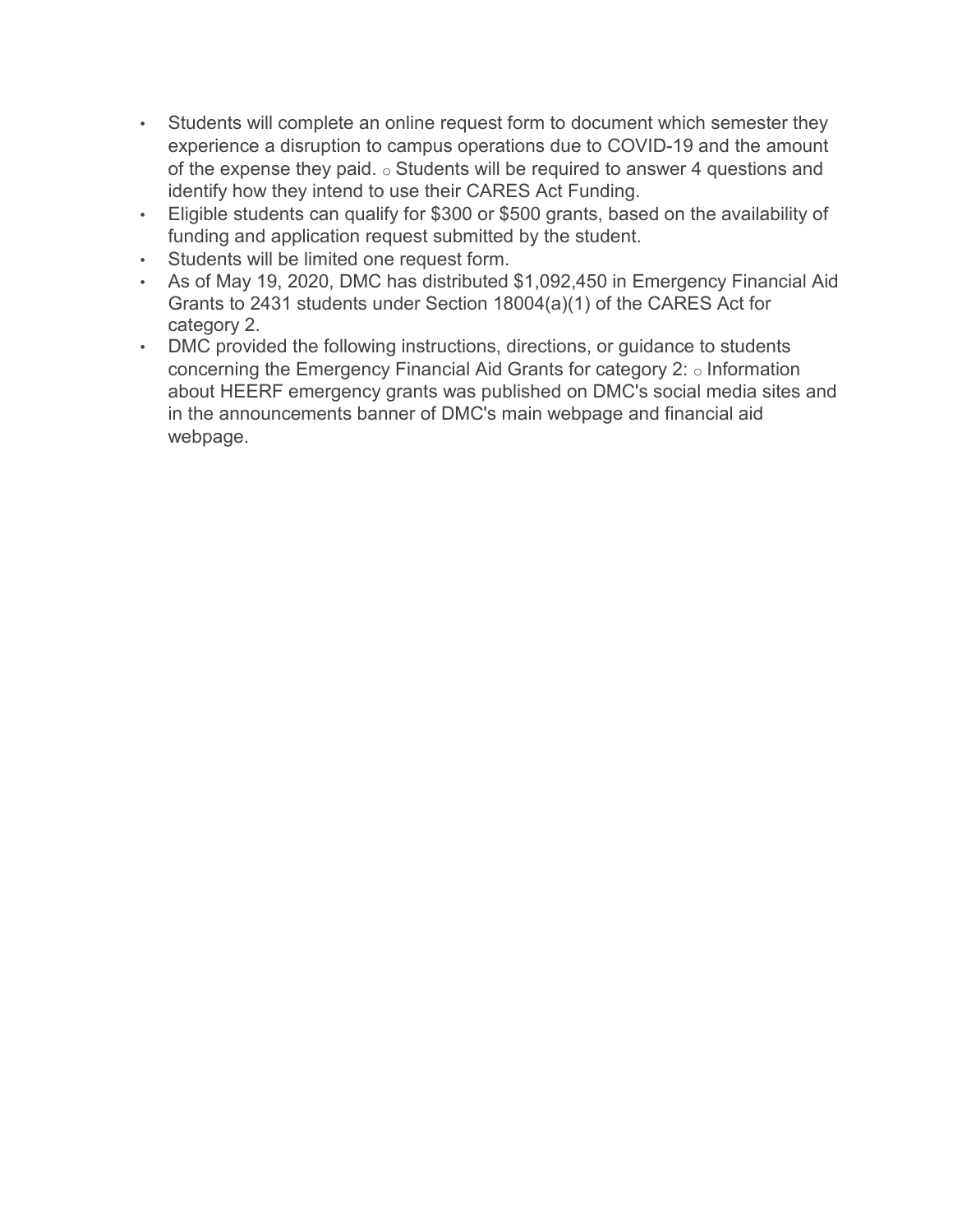| Type of<br>Award | Number of<br><b>Students</b> | Term<br>Awarded | Student<br>Program     | <b>Total Amount</b> |
|------------------|------------------------------|-----------------|------------------------|---------------------|
| HEERF3           | 61                           | Summer 21       | Continuing Ed.         | \$22,700            |
| HEERF3           | 358                          | <b>Fall 21</b>  | Continuing Ed.         | \$160,250           |
| HEERF3           | 887                          | Summer 21       | <b>Credit Students</b> | \$402,800           |
| HEERF3           | 5782                         | <b>Fall 21</b>  | <b>Credit Students</b> | \$4,043,550         |

Report for HEERF Award Emergency Aid Disbursed as of 10-08-2021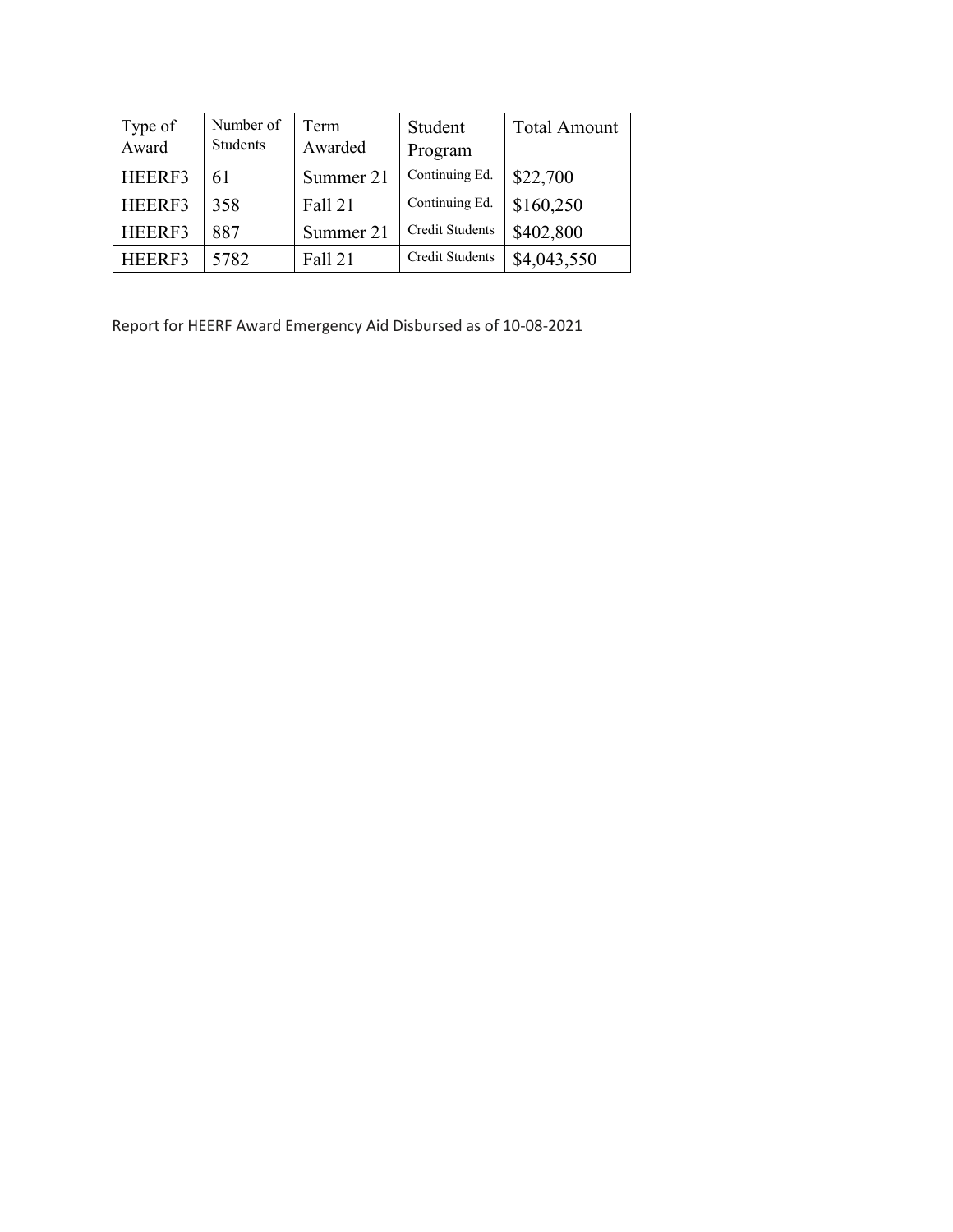| Type of Award      | Number of<br><b>Students</b> | <b>Term Awarded</b> | <b>Student Program</b> | <b>Total Amount</b> |
|--------------------|------------------------------|---------------------|------------------------|---------------------|
| HEERF <sub>3</sub> | 61                           | Summer 21           | Continuing Ed.         | \$22,700            |
| HEERF3             | 358                          | Fall 21             | Continuing Ed.         | \$160,250           |
| HEERF3             | 887                          | Summer 21           | <b>Credit Students</b> | \$402,800           |
| HEERF3             | 5782                         | Fall 21             | <b>Credit Students</b> | \$4,043,550         |
| HEERF3             | 1253                         | Fall 21/Spring 22   | <b>Credit Students</b> | \$1,002,047         |
| HEERF3             | 5836                         | Spring 22           | <b>Credit Students</b> | \$4,043,555         |